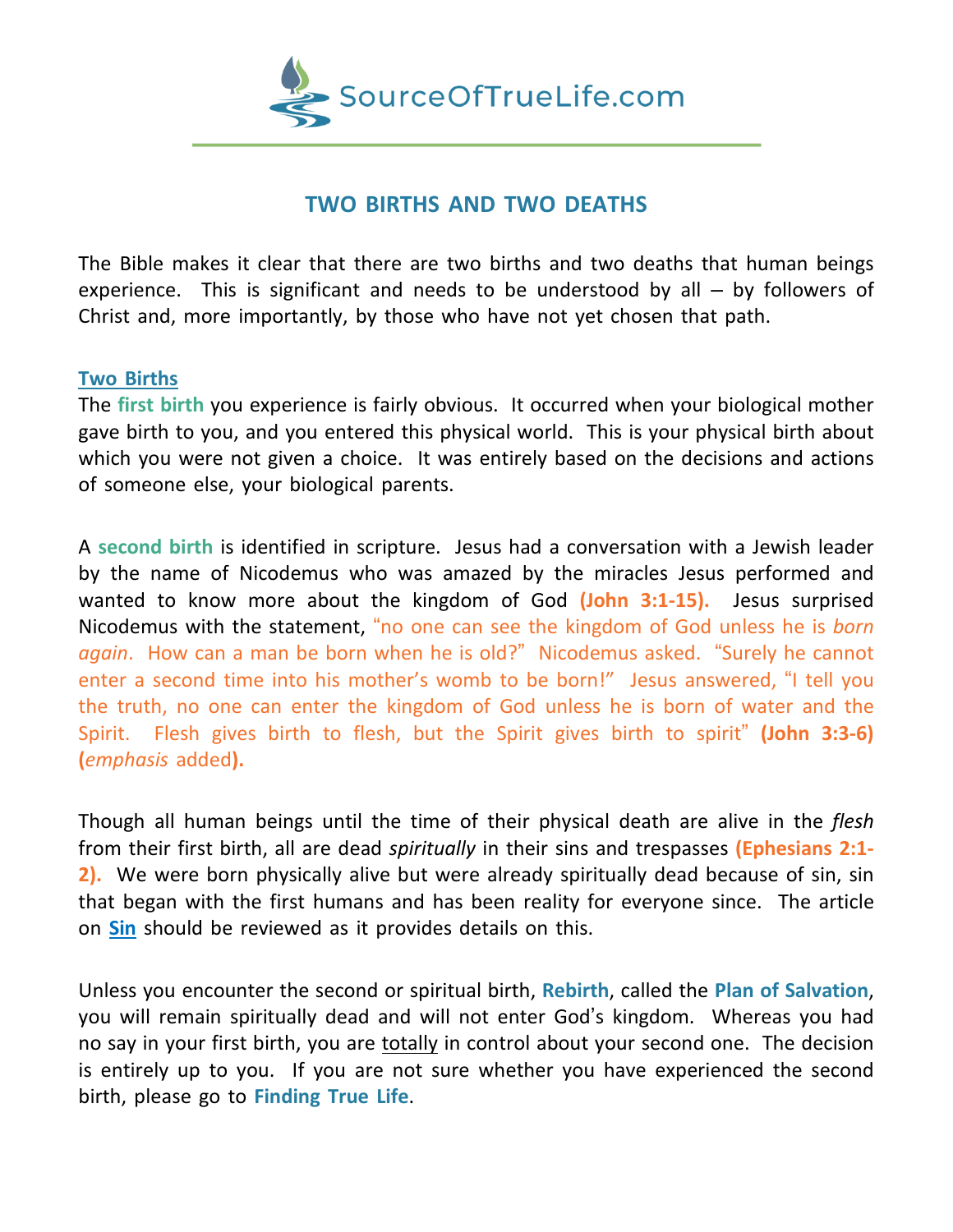## **Two Deaths**

Just as there are two births, there are two deaths. The **first death** occurs when you die physically, something that will happen eventually to every human being. If you have been born again through spiritual birth in Jesus Christ, you will not experience further death. Though your physical body returns to the dust **(Ecclesiastes 3:20),** your spirit and soul (the other two parts of your being), will be alive in the presence of God immediately, just as Jesus promised to the repentant thief on the cross that was crucified beside him **(Luke 23:39-43).**

If you have *not* been born again spiritually and you die physically, you will experience the **second death**. Ultimately, you will stand before the judgment seat of God, as everyone will. If you refused **God's Plan of Salvation** through Jesus Christ, the second death will be unavoidable. If you have been born again and received new spiritual life in Jesus Christ, you will not experience the second death.

Here is the scene as described in the book of Revelation, "Then I saw a great white throne and him who was seated on it. Earth and sky fled from his presence, and there was no place for them. And I saw the dead, great and small, standing before the throne, and books were opened. Another book was opened, which is the book of life. The dead were judged according to what they had done as recorded in the books. The sea gave up the dead that were in it, and death and Hades gave up the dead that were in them, and each person was judged according to what he had done. Then death and Hades were thrown into the lake of fire. The lake of fire is the **second death**. If anyone's name was not found written in the book of life, he was thrown into the lake of fire" **(Revelation 20:11-15) (emphasis** added**).**

## **Closing Thoughts**

\_\_\_\_\_\_\_\_\_\_\_\_\_\_\_

If you have been born twice, you will only die once (physically) and you will experience the glorious reality of the presence of God for eternity.

If you were only born once, you will die twice and experience a woeful reality separated from the presence of God for eternity.

All choices we make in life have consequences, good and bad. The choice to be born again and receive new spiritual life is the most important choice you can ever make! If you have not made that choice, please go to **Finding True Life** to learn more.

Here are some additional resources you may find helpful: